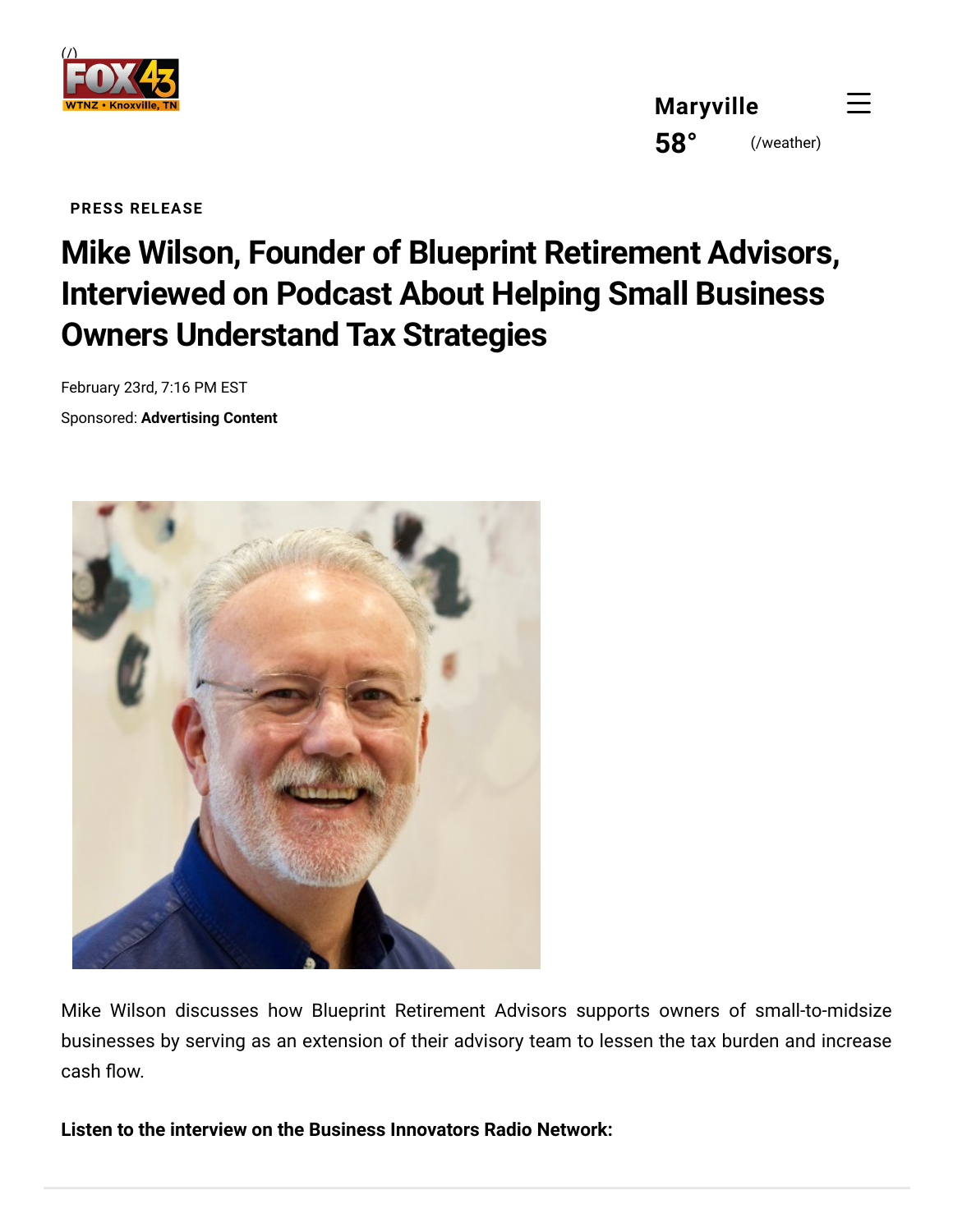[https://businessinnovatorsradio.com/interview-with-mike-wilson-founder-of-blueprint-retirement](https://businessinnovatorsradio.com/interview-with-mike-wilson-founder-of-blueprint-retirement-advisors/)advisors/ (https://businessinnovatorsradio.com/interview-with-mike-wilson-founder-of-blueprintretirement-advisors/)

Blueprint Retirement Advisors relies on process-driven planning to help clients make the most of their financial resources. The company delivers a high level of personal service to business owners and individual investors. The Blueprint Design Review process helps clients evaluate financial decisions for both long- and short-term issues. No products or strategies are recommended without careful examination of the entire financial picture.

Wilson commented, " If you asked a small business owner what their top 3 frustrations were, you'd hear the word "taxes" almost every time. Working with Blueprint means that taxes and tax efficiency are a priority, and our solutions are anything but status quo. Business owners are frustrated with outof-control taxes. What's even more frustrating is the only solutions ever offered are the same old, worn-out solutions that everyone uses. Is that true for you? Small- and medium-sized business owners pay someone to take care of the necessary evil of taxes, but they rarely come away with anything other than Deductions and Deferrals. Just like everyone else."

Wilson continued, "As President of Blueprint Retirement Advisors, I help small business owners reduce their frustrations by giving them access to tax and financial tools traditionally only used by large corporations. Using the Blueprint Design Review process and Retirement Analyzer software, I use those tools to design solutions to address the unique circumstances of each client."



(https://www.youtube.com/embed/en1aGtaSzPA)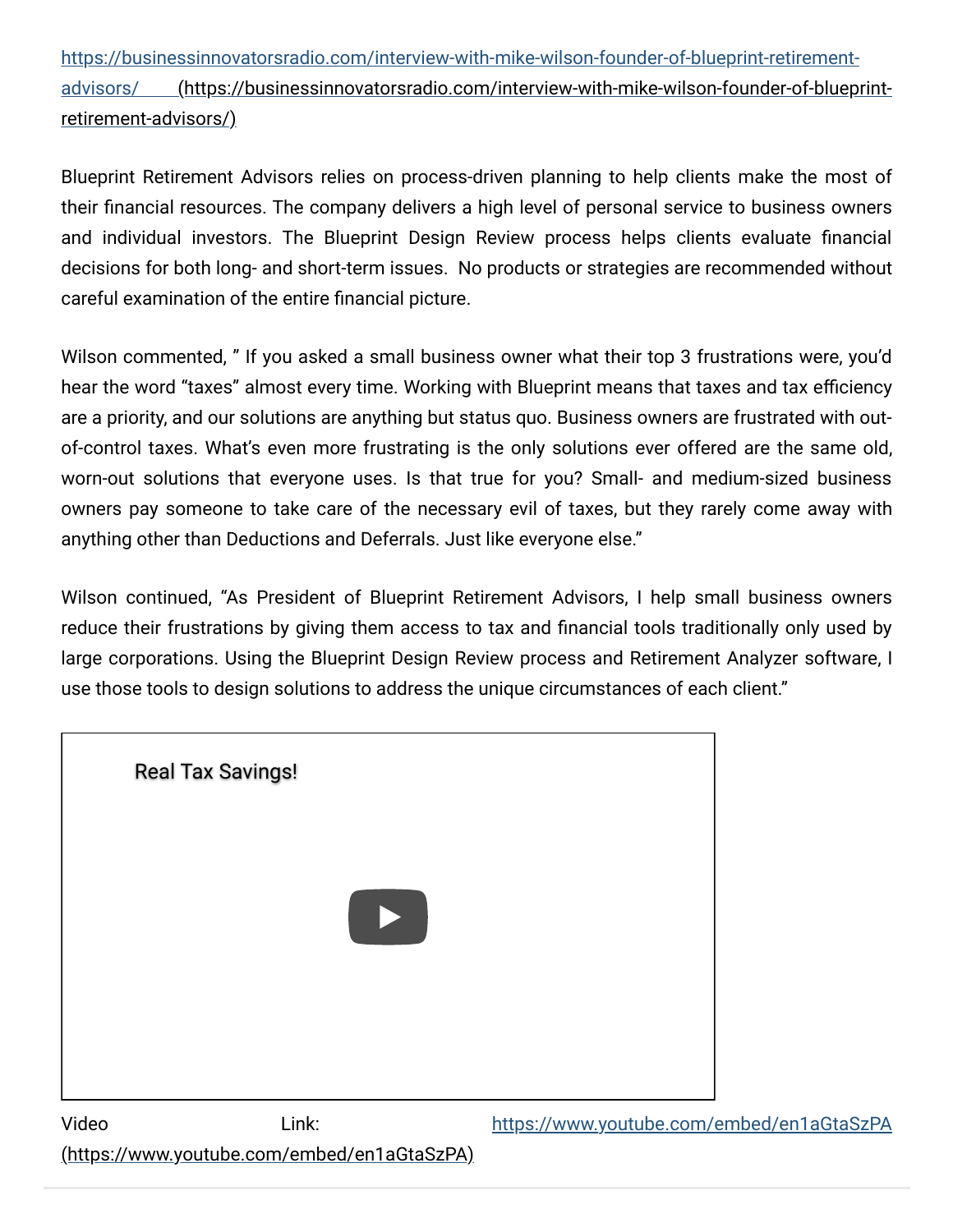## **About Mike Wilson**

In founding Blueprint Retirement Advisors, Mike Wilson builds on thirty-plus years of experience advising clients about strategic financial decisions. Many of those years included operating a topperforming captive insurance agency, earning Bronze Tablet, Silver Scroll, and Golden Triangle awards. Mike's commitment to prioritizing client interests includes professional development and continuous learning. He takes his fiduciary role very seriously and advocates for his clients in every aspect of their financial life. When not working as a financial advisor, Mike enjoys fishing, cooking, and travel—and most of all, spending time with his wife and children. If you're a small business owner wondering how to get access to the VIP strategies of large corporations, then reach out to me for a no-cost conversation.

Learn More: [https://www.blueprintra.com/ \(https://www.blueprintra.com/\)](https://www.blueprintra.com/)

Media Contact **Company Name:** Marketing Huddle, LLC **Contact Person:** Mike Saunders, MBA **Email:** Send Email (http://www.universalpressrelease.com/?pr=mike-wilson-founder-of-blueprint[retirement-advisors-interviewed-on-podcast-about-helping-small-business-owners-understand-tax](http://www.universalpressrelease.com/?pr=mike-wilson-founder-of-blueprint-retirement-advisors-interviewed-on-podcast-about-helping-small-business-owners-understand-tax-strategies)strategies) **Phone:** 7202323112 **Country:** United States **Website:** https://www.AuthorityPositioningCoach.com [\(https://www.AuthorityPositioningCoach.com\)](https://www.authoritypositioningcoach.com/)

Information contained on this page is provided by an independent third-party content provider. Frankly and this Site make no warranties or representations in connection therewith. If you are [affiliated with this page and would like it removed please contact pressreleases@franklymedia.com](mailto:pressreleases@franklymedia.com) (mailto:pressreleases@franklymedia.com)



[\(https://www.grittv.com/\)](https://www.grittv.com/)